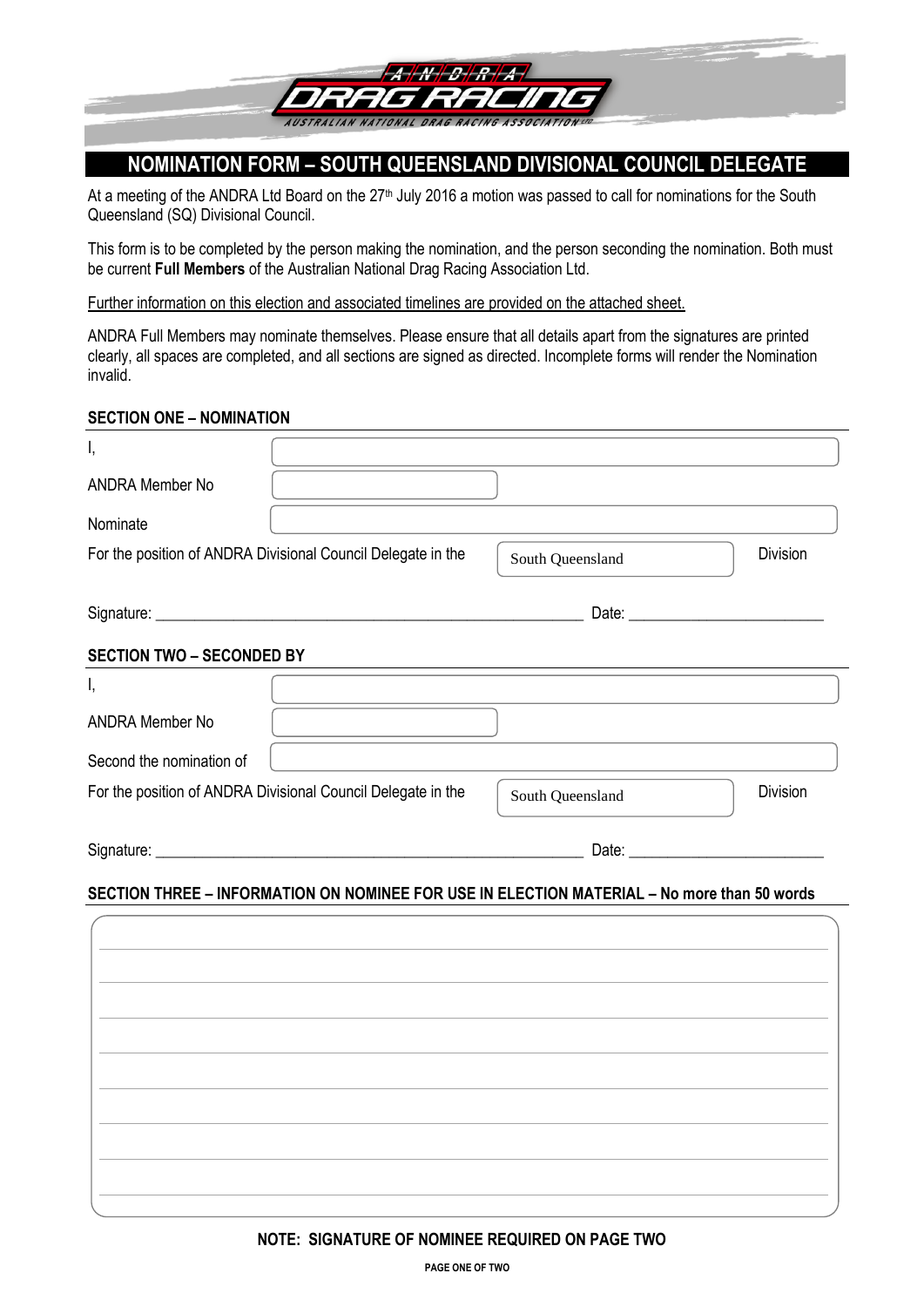# **SECTION FOUR – DIVISIONAL DELEGATE CODE OF CONDUCT**

I, the undersigned Nominee, agree to be bound by the Code of Conduct in all its facets.

# **CODE OF CONDUCT**

- **1)** Maintain complete loyalty to the ANDRA and, having regard to the interests of the community; actively pursue the objectives and policies of the ANDRA.
- **2)** Respect completely the confidential relationship between individual members of the Company and myself and maintain the confidentiality of any information entrusted to me through my duties as a director/committee member of the ANDRA.
- **3)** Serve all members impartially and provide immediate full disclosure of any personal interest whilst refraining from any activities which could conflict with the interests of the ANDRA.
- **4)** Exercise and insist on sound and ethical business principles and practices in the conduct of the affairs of ANDRA.
- **5)** Co-operate in every reasonable and proper way with other ANDRA officers.
- **6)** To always promote the development of Drag Racing in Australia.
- **7)** Uphold high standards of personal integrity and humanity and avoid all discriminatory practices.
- **8)** Encourage the development of effective communication, understanding and co-operation between all members of the ANDRA to their mutual benefit

## **NOMINEE DECLARATION**

| Name:                |       |
|----------------------|-------|
| <b>Email Address</b> |       |
| Signature:           | Date: |

The Nomination Form should be returned to ANDRA, 11 McInnes Street, RIDLEYTON SA 5008, by no later than 12 noon (CDST) on Friday 2<sup>nd</sup> September 2016

May be faxed to 08 8271 6988, or emailed to info@andra.com.au.

| <b>OFFICE USE ONLY</b> | Received by: | Date: |
|------------------------|--------------|-------|
|                        |              |       |